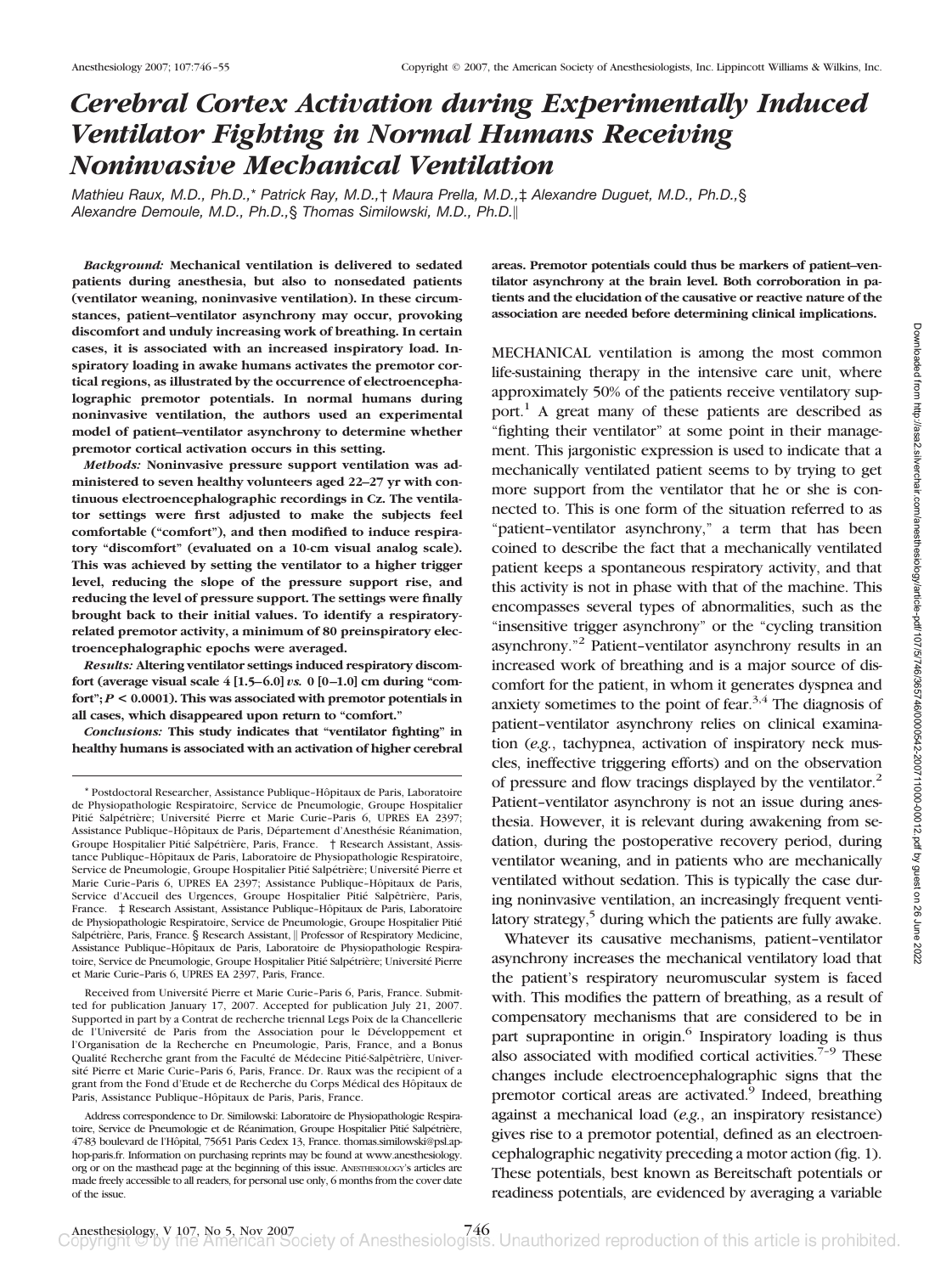

**Fig. 1. (***A***) Summary of signal processing. The sequential steps are as follows: (1) identification of the onset of "mechanical" inspiration from the flow signal; (2) definition of electroencephalographic (EEG) epochs starting 2.5 s before inspiration and ending 0.5 s after; (3) averaging of 80 epochs meeting quality criteria (see Materials and Methods); the** *solid-line box* **at the bottom-right of the panel shows the result of this averaging (Cz electroencephalogram,** *top***; scalene muscle electromyogram (EMG),** *middle***; flow,** *bottom***); (4) application of a first-order least-square regression over the region of the averaged signal where a premotor potential is expected; a premotor potential is considered present if the slope of this regression is positive and significantly differs from 0 according to the F test for equality of variances; the latency of the premotor potentials is measured from the first departure of the electroencephalographic signal from baseline to the onset of inspiration identified on the scalene electromyographic signal ("neural" inspiration); (5) application of a first-order least-square regression over the region of the averaged signal where a motor potential is expected; a motor potential is considered present if the slope of this regression significantly differs from the slope of the "premotor regression"; (6) visual analysis of the return to baseline after the motor potential to identify the presence of an electroencephalographic positivity, or postmotor potential. (***B***) Summary of statistical processing. Steps 1, 2, and 3 described in** *A* **lead to an averaged electroencephalographic signal. The presence of premotor and motor potentials is then assessed according to the steps 4 and 5 described in** *A***. Finally, the occurrences of premotor and motor potentials in the different ventilatory conditions ("comfort" and "discomfort") are compared using the Fisher exact test.**

number of electroencephalographic epochs preceding the studied movement. They are typically slow, with latencies of approximately 1.5 s. They take their source in the supplementary motor area.10 They depict the slowly increasing cortical excitability related to the preparation of self-initiated movements.<sup>11</sup> Occurring before the awareness of the intention to move, they are considered to reflect subconscious readiness for the forthcoming movement. $11$  In addition to their presence during inspiratory loading,<sup>9</sup> respiratory-related premotor potentials have been described in relation with self-paced, voluntary sniff maneuvers. $12$ 

In view of the effects of inspiratory loading on cortical activity, the increased inspiratory load that can be associated with patient–ventilator asynchrony should elicit a premotor cortical response. This could, however, be cancelled out by inhibitory effects of positive-pressure ventilation on the cortical control of breathing.<sup>13</sup> The aim of this study was thus to test the hypothesis of a premotor cortical activation during ventilator asynchrony in normal humans, with inspiratory-related premotor potentials as the primary endpoint. This is intended as a first step toward a putative clinical use of premotor potentials in mechanically ventilated patients.

# **Materials and Methods**

## *Subjects*

Seven healthy subjects (aged 22–27 yr; 1 man; body mass index 20.9  $\pm$  3.1 kg/m<sup>2</sup>) participated in the study after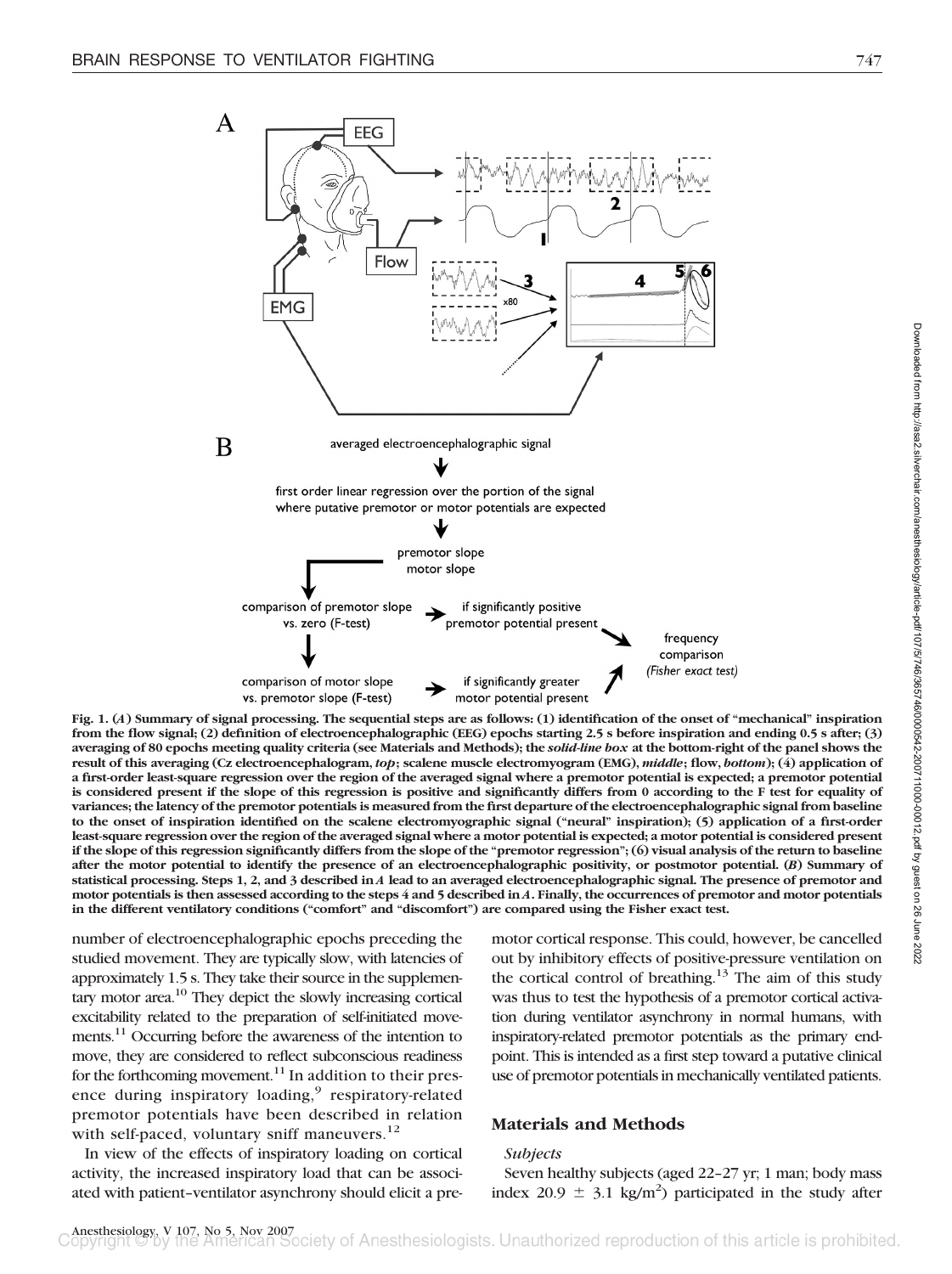appropriate legal and ethical clearance (Comité Consultatif de Protection des Personnes SE prêtant à des Recherches Biomédicales Pitié-Salpêtrière, Paris, France). They received detailed information about the methods used, but not on the actual purpose of the study. They gave written consent. None of the subjects had a history of respiratory or neurologic disease. They were free of psychotropic treatment. They had been asked to refrain from alcohol consumption during the 24 h preceding the experiment and to avoid sleep deprivation.

## *Experimental Conditions*

The experiments took place in a warm and dark ambience. All the subjects were studied sitting in a comfortable easy chair that provided full support to the back, arms, neck, and head. During the entire experiment, they uninterruptedly watched a movie on a mediumsized computer screen placed at the center of their visual field. This was intended to distract their attention from the experimental setup in general and from their respiration in particular. The subjects were instructed to minimize sudden and large eye movements. They wore headphones to ensure sound insulation from experimental auditory cues. The experimenters and the equipment were hidden from their view.

## *Respiratory Measurements*

The subjects breathed through a facemask (Ultra Mirage®; ResMed Corp., Poway, CA), connected to a Servo I ventilator (Maquet Critical Care, St-Denis, France) and attached in series to a heated pneumotachograph linear from 0 to 160 l/min (3700A series; Hans Rudolf, Kansas City, MO; dead space 14.2 ml, flow resistance 0.02–0.04 cm  $H_2O \cdot 1 \cdot min^{-1}$ ). The pneumotachograph was connected to a  $\pm 2$  cm H<sub>2</sub>O linear differential pressure transducer (DP-45-18; Validyne, Northridge, CA) to measure the ventilatory flow. Tidal volume and minute ventilation were calculated from the integrated airflow.

Airway opening pressure was measured from a side port of the facemask, using a  $\pm 140$  cm H<sub>2</sub>O differential pressure transducer (DP 15–32; Validyne). The end-tidal partial carbon dioxide pressure was measured from another side port of the mask, using an infrared carbon dioxide gas analyzer (IR1505; Servomex, Plaine Saint-Denis, France).

The degree of respiratory discomfort during the experiment was self-evaluated by the subjects on a visual analog scale consisting in a 10-cm line over which they could displace a cursor between the indications "no respiratory discomfort" on the left side and "intolerable respiratory discomfort" on the right side. A French version of the dyspnea descriptors described by Simon *et al.*<sup>14</sup> was proposed to the subjects *post hoc*, for them to choose the item or items best describing their respiratory sensations.

## *Electrophysiologic Measurements*

**Electroencephalographic Activity.** Electroencephalographic activities were recorded with a subcutaneous needle electrode inserted into the scalp at Cz (international electroencephalographic 10–20 system). Linked earlobe surface electrodes served as reference. The signals were fed to a Neuropack electroencephalograph (Nihon Kohden, Tokyo, Japan), amplified and filtered (0.1–500 Hz). They were digitized at 2 kHz (Chart version 5.2; AD Instruments, Castle Hill, Australia) and stored on an Apple Macintosh G4 computer (Apple, Cupertino, CA) for off-line analysis.

**Electromyograms.** Surface recordings of the activity of one scalene muscle were obtained with a pair of silver cup electrodes placed over the anatomical landmark of the middle body of this muscle, 2 cm above the clavicle.<sup>15,16</sup> The electromyographic signals were fed to a Neuropack electromyograph, amplified and filtered (20– 1,000 Hz). They were digitized at 2 kHz (Chart version 5.2) and stored on an Apple Macintosh G4 computer for off-line analysis. The root mean square of the scalene muscle electromyogram, a reflection of the electrical energy spent by the contraction of the muscle, was numerically calculated using fixed windows (duration 1 ms). For each subject, an ensemble averaging of successive breaths was performed after splitting the continuous root mean square of the scalene electromyogram and the flow signal in as many epochs starting 1 s before the onset of the mechanical inspiration determined from the flow signal and ceasing 1 s after its end (Chart version 5.2). The mean myoelectrical inspiratory activity (*i.e.*, mean root mean square value during inspiration) was calculated.<sup>16</sup> The time-to-trigger delay was measured from root mean square of scalene muscle electromyogram averaged traces.<sup>16</sup> It was defined as the period separating the onset of electromyographic activity from the onset of airway pressurization.

**Electrooculogram.** Electrooculograms were recorded using two silver cup electrodes taped to the skin at the external canthus of each eye.

## *Protocol*

The subjects were first connected to the ventilator set in inspiratory pressure-support mode with the lowest available flow trigger and the highest available inspiratory slope. An initial level of  $4 \text{ cm H}_2\text{O}$  was administered, and adjusted until the subjects considered that they were completely comfortable. Ten minutes was allowed to achieve steady state, at the end of which the subjects marked their respiratory sensation on the visual analog scale. Based on previous experiments, we have determined that averaging approximately 80 epochs is necessary to see a clear signal, and that this requires the recording of approximately 120 epochs to account for rejection criteria (see Electroencephalographic Data Processing). Therefore, we calculated the minimal time necessary to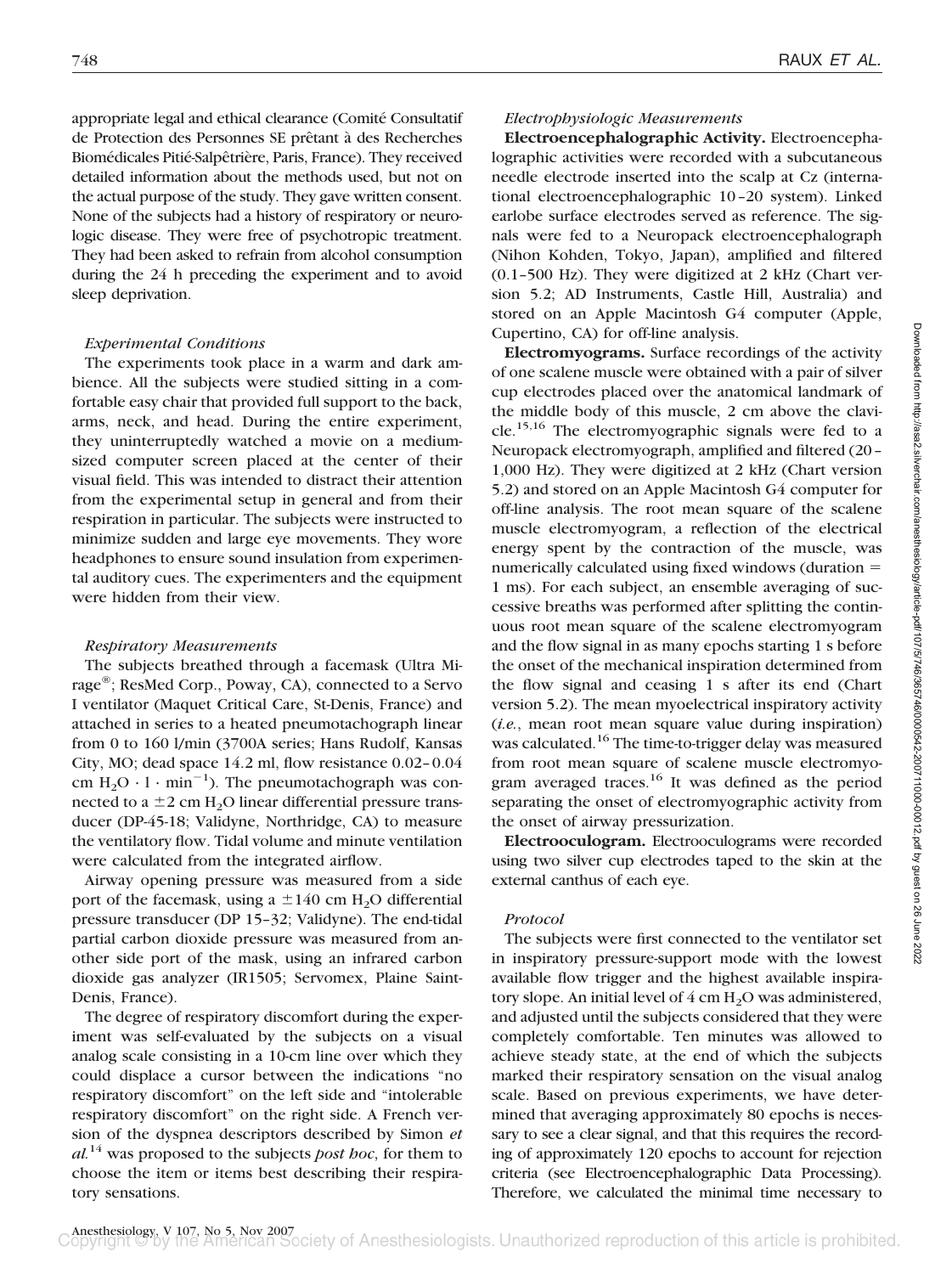gather 120 breaths from the respiratory frequency at the end of the steady state period, and the first recording ("comfort 1" condition) was started. Respiratory discomfort was then induced by altering the ventilator settings. Pilot experiments had shown that changing a single parameter was not sufficient to unambiguously modify respiratory sensations in this model of healthy subjects. We therefore used a combination of changes, as follows. The trigger was switched from the flow mode to the pressure mode and randomly set between  $-4$  and  $-20$  cm  $H_2O$ . The inspiratory slope was lowered to the minimal possible value (0.25 s). The level of pressure support was decreased. After 10 min with these settings, the subjects repeated the visual analog scale evaluation of their respiratory sensation. A new recording then started ("discomfort" condition). The subjects were disconnected from the ventilator and allowed to rest for 15 min, after which they were reconnected to the ventilator with the same settings as during "comfort 1" ("comfort 2" condition). The inspiratory oxygen fraction (0.21) and positive end-expiratory pressure (0  $cm H<sub>2</sub>O$ ) were kept constant throughout the experiment. In four subjects, the electroencephalogram was also recorded during spontaneous room air breathing off the ventilator ("unsupported breathing" condition).

## *Electroencephalographic Data Processing*

The electroencephalographic data processing is summarized by figure 1. It included three main steps, as follows. First, an ensemble averaging was performed to improve the signal-to-noise ratio and reveal the potentials, in a manner that is classic in the field of evokedpotentials. For this purpose, the continuously recorded electroencephalographic signal was split into 3-s epochs extending from 2.5 s before to 0.5 s after the onset of mechanical inspiration defined as the zero crossing by the rising flow signal. Any epoch exhibiting obvious artifacts, electroencephalographic spurious activity exceeding 20% of the baseline signal, or intense electrooculographic activity was discarded. At the end of this selection, a minimum of 80 epochs was averaged point by point. Second, premotor potentials were looked for, their presence or absence being the primary endpoint of the analysis. On the averaged tracings, premotor potentials were identified as slow negative baseline shifts starting between 2 and 0.5 s before inspiration.<sup>11</sup>

To ascertain the presence or absence of such events, first-order least-square regression equations were fitted to the preinspiratory data range.<sup>9</sup> A premotor potential was considered to be present if, and only if, the slope of the corresponding equation was positive and significantly different from zero (F test for equality of variances). The latency of the premotor potentials was measured from the onset of neural inspiration, defined as the beginning of electromyographic scalene muscle activity. The amplitude of the premotor potentials was measured from baseline, at the start of neural inspiration. Third, motor potentials were

looked for. They correspond to a negativity increase synchronous with the onset of inspiration. $9,11$  To identify them, first-order least-square regression equations were fitted to the corresponding data ranges. A motor potential was considered present if, and only if, the slope of the corresponding equation was significantly steeper than the slope of the premotor potential (F test for equality of variances). In usual premotor potentials paradigms, the electroencephalographic signal returns to baseline after the motor potential is over. $11$  Of note, at times we observed large postmotor positivities after the onset of inspiration (fig. 1). We term them "postmotor potentials" and interpret them as corresponding to the brain processing of the change in intrathoracic pressure induced by positive-pressure ventilation (see Discussion). Postmotor potentials were identified visually only, without resorting to mathematical modeling.

## *Statistical Analysis*

All of the statistical analyses were performed using Prism  $4c^{\circledast}$  software (GraphPad Software Inc., San Diego, CA). Regarding electroencephalographic data, the statistical process consisted of two steps (fig. 1). First, firstorder linear regressions were fitted to the premotor and motor data range. The F test for equality of variances was used to test whether the premotor slope differed from zero and whether the motor slope differed from the motor one (see Electroencephalographic Data Processing, second paragraph). According to the corresponding results, premotor and motor potentials were dichotomously classified as present or absent. Second, the Fisher exact test was applied to two  $3 \times 2$  contingency tables to determine whether the premotor and motor potentials were significantly more frequent in the discomfort condition than in the comfort ones. Regarding the other data, the statistical process was as follows. Continuous variables were tested for normality using the Kolmogorov-Smirnov test. The results are expressed as mean  $\pm$ SD for gaussian variables that were compared using an analysis of variance for repeated measures, followed by a Tukey *post hoc* test. Nonnormally distributed variables are expressed as median and range and were compared using the Friedman analysis of variance, followed by a *post hoc* Dunn multiple comparison test.

A *P* value below 0.05 was considered indicative of statistical significance, namely of a less than 5% probability of erroneously rejecting the null hypothesis (type I error). This threshold was brought down to 0.025 for the identification of premotor and motor potentials using linear regressions, to account for the repeated comparison (Bonferroni correction). In the Results section, the *P* values are provided with indication of the degrees of freedom (under the form F*df* between, *df* within for the parametric analysis of variance, and Q<sub>df</sub> for Friedman test).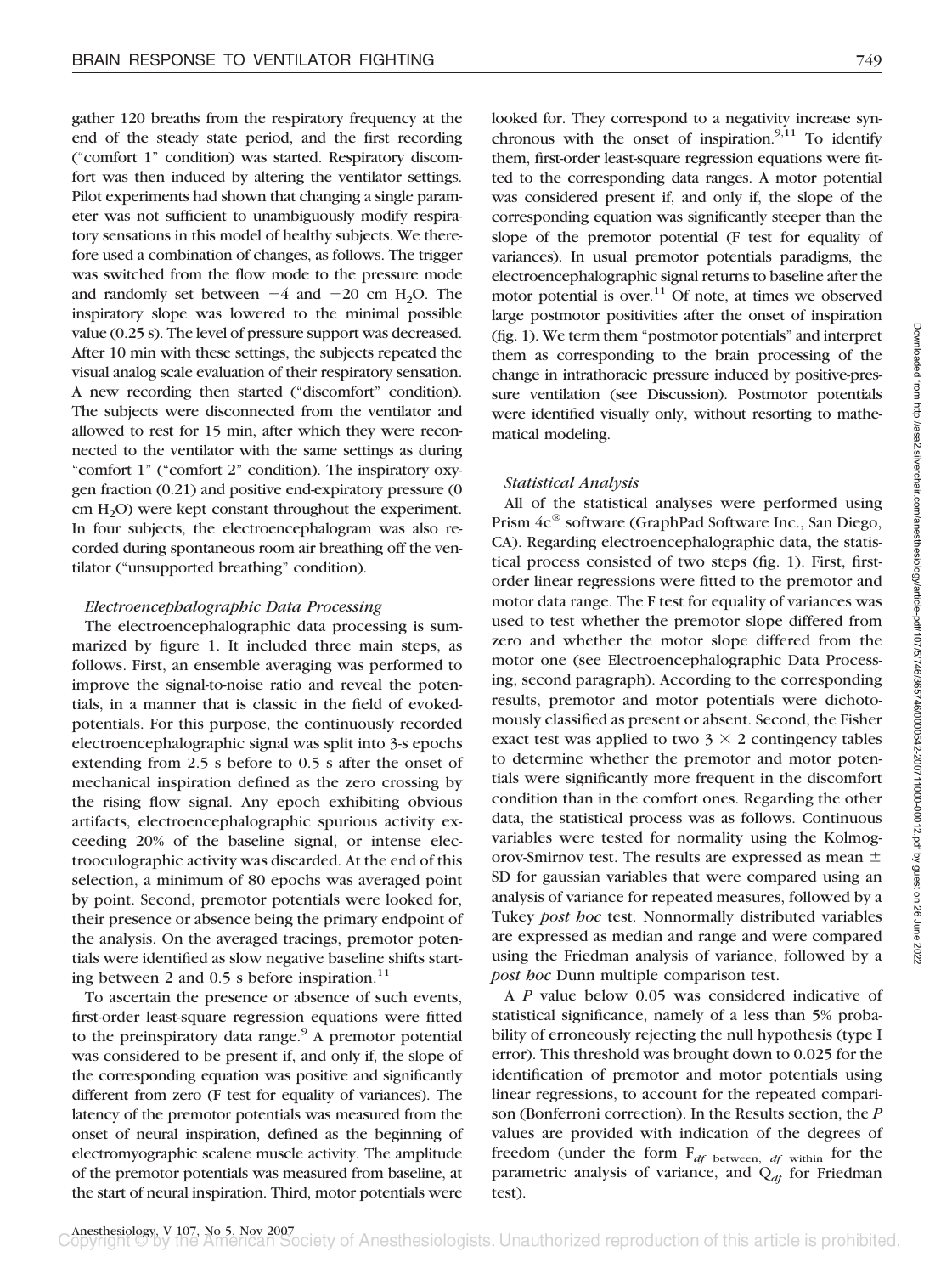|   | Comfort 1                                     | Discomfort                                      | Comfort 2                                     |
|---|-----------------------------------------------|-------------------------------------------------|-----------------------------------------------|
|   | No significantly positive slope detected      | 0.6605<br>$F_{1, 4,268} = 990.2$<br>P < 0.0001  | No significantly positive slope detected      |
| 2 | No significantly positive slope detected      | 0.1171<br>$F_{1,4,108} = 12.38$<br>$P = 0.0004$ | No significantly positive slope detected      |
| 3 | No significantly positive slope detected      | 2.364<br>$F_{1,4,668} = 4,433$<br>P < 0.0001    | No significantly positive slope detected      |
| 4 | No significantly positive slope detected      | 2.149<br>$F_{1,4,438} = 2,779$<br>P < 0.0001    | No significantly positive slope detected      |
| 5 | No significantly positive slope detected      | 4.734<br>$F_{1, 2, 198} = 1,718$<br>P < 0.0001  | No significantly positive slope detected      |
| 6 | 1.377<br>$F_{1, 3,148} = 1,960$<br>P < 0.0001 | 2.738<br>$F_{1,4,408} = 12,700$<br>P < 0.0001   | 4.522<br>$F_{1, 2,488} = 8,210$<br>P < 0.0001 |
| 7 | 0.1795<br>$F_{1, 3,248} = 12$<br>P < 0.0001   | 3.03<br>$F_{1, 3,538} = 4,542$<br>P < 0.0001    | No significantly positive slope detected      |

#### **Table 1. Linear Regression Analysis Applied over the Premotor Region of Interest of the Averaged Electroencephalographic Signal**

F test for equality of variances comparing the premotor slope to zero (fig. 1A, step 4).

# **Results**

# *Electroencephalographic Activity*

Depending on the subjects, 94–368 epochs were recorded (201  $\pm$  66). The rejection rate was 43  $\pm$  19%; hence  $108 \pm 40$  epochs retained for analysis on average (from 80 to 237).

In the "discomfort" condition, inspiration was always preceded by typical premotor potentials (table 1 and figs. 2 and 3). Their average latency was  $1,977 \pm 423$  ms, and their average amplitude was  $5.5 \pm 2.5 \mu V$ . This was in contrast with the "comfort 1" condition, where no premotor potentials could be recorded in five subjects (table 1). The premotor potentials seen in the two remaining subjects (Nos. 6 and 7) disappeared in one case (No. 7) during the "comfort 2" condition. One of the subjects who did not exhibit premotor potentials in "comfort 1" exhibited one in "comfort 2" (No. 4). Premotor potentials were consistently lacking in the "unsupported breathing" condition, subjects 6 and 7 included. As a result, premotor potentials were significantly more frequent during "discomfort" than during any of the "comfort" conditions ( $P =$ 0.011, Fisher exact test).

The premotor potentials observed in the "discomfort" condition were always followed by motor potentials. This was not the case after premotor potentials during "comfort 1" or "comfort 2" (subjects 4, 6, and 7). As a result, motor potentials were significantly more frequent during "discomfort" than during any of the "comfort" conditions ( $P \le 0.001$ , Fisher exact test). Motors potentials consistently lacked in the "unsupported breathing" condition, subjects 6 and 7 included.

Postmotor potentials were present in all the subjects but one (No. 5) during "comfort 1" and "comfort 2," whereas they consistently lacked in the "unsupported breathing condition" ( $P = 0.015$ , Fisher exact test). Postmotor potentials were difficult to identify during "discomfort" probably because they were partially obscured by the very presence of the motor potentials.

# *Respiratory Discomfort*

The visual analog scale evaluation of the intensity of respiratory discomfort was significantly increased during "discomfort" as compared with both of the "comfort" conditions (4.0 [range, 1.5–6.0] cm *vs.* 0 [0–1.0] cm during "comfort 1" and  $0$  [0-1.0] cm during "comfort 2";  $Q_2 = 12.33, P < 0.0001$ . There was no difference between "comfort 1" and "comfort 2." All of the subjects described their respiratory discomfort with items belonging to the "work" cluster defined by Simon *et al.*<sup>14</sup> ("my breathing requires effort" or "my breathing requires more work"), with occasional descriptors belonging to the "suffocating" cluster.

# *Respiratory Pattern*

Mean inspiratory flow increased during "discomfort" compared with the two "comfort" periods (54.8 [range, 32.6–91.4] *vs.* 26.9 [18.6–30.4] and 29.6 [18.7–32.9] l/min, respectively;  $Q_2 = 12.29$ ,  $P = 0.0003$ ). End-tidal carbon dioxide was stable across the different conditions  $(Q_2 = 2.33, P = 0.3046;$  fig. 4).

The root mean square of the scalene muscle electromyogram was significantly higher during "discomfort" than during both "comfort" conditions (50.4 [range,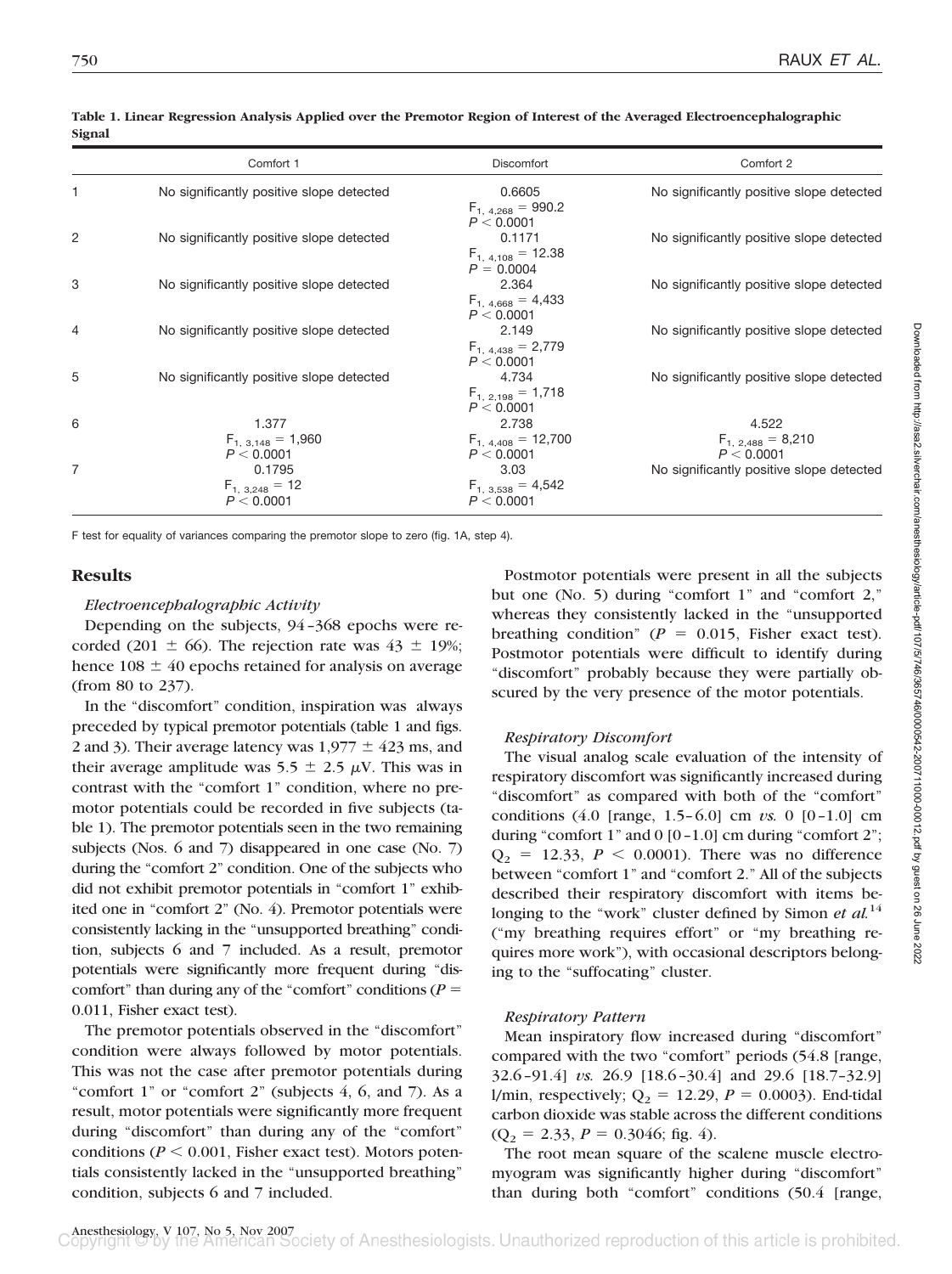

**Fig. 2. Representative examples of the preinspiratory electroencephalographic activity recorded in one subject (No. 7) during inspiratory pressure-support ventilation in baseline conditions ("comfort 1" and "comfort 2"), during inspiratory pressure support with settings altered to induce discomfort ("discomfort"), and during unsupported breathing. The** *double-sided arrow* **depicts premotor potential latency. Cz-A** - **vertex electroencephalogram derivation; Press** - **airway opening pressure; Scal EMG** - **root mean square scalene muscle electromyogram.**

13.9–121.5] *vs.* 4.4 [0.7–88.9] and 3.4 [0–89.3] mV, respectively;  $Q_2 = 11.14$ ,  $P = 0.0012$ ; fig. 5). The time to trigger was significantly longer during "discomfort" than during both "comfort" conditions (609  $\pm$  308 *vs.* 305  $\pm$ 129 and 304  $\pm$  173 ms, respectively; F<sub>2, 15</sub> = 6.799,  $P = 0.0137$ .

# **Discussion**

This study demonstrates that inducing ventilator fighting in normal subjects (a situation mimicking one form of patient–ventilator asynchrony) elicits premotor potentials and thus is associated with an activation of the premotor cerebral cortex. The positive pressure–related cortical inhibition<sup>13</sup> therefore does not offset the cortical effects of mechanical inspiratory loading.<sup>9</sup>

# *Ventilator Fighting–related Electroencephalographic Features*

Breathing is typically under a dual neural control. Brainstem phasic neurons produce the ventilatory rhythm and adapt ventilation to the metabolic needs of the body, but suprapontine structures can disrupt this

automatism. $17-19$  They are responsible for emotional and volitional respiratory modulations, the use of the respiratory system for nonrespiratory actions such as speech. The suprapontine control of ventilation is held responsible for certain particularities of human ventilatory control. These include the fact that hypocapnia in humans does not provoke apnea despite its inhibitory effect on the automatic ventilatory command.<sup>20</sup> These also include the lack of hypoventilation in the presence of mechanical inspiratory loading.<sup>6</sup> Both features (hypocapnia-induced apnea and load-induced hypoventilation) are observed in animals but also in sleeping or anesthetized humans. Of note, spontaneous breathing in the absence of inspiratory loading is not associated with demonstrable suprapontine activities, and the carbon dioxide stimulation of breathing does not activate the cerebral cortex.21 This indicates that the mechanisms of the physiologic response to chemical respiratory loads are completely different from the mechanisms of the response to mechanical loads. This is also in line with the very different nature of the respiratory sensations elicited by both types of stimuli ("air hunger" for carbon dioxide, "excessive inspiratory effort" for mechanical loads<sup>22</sup>).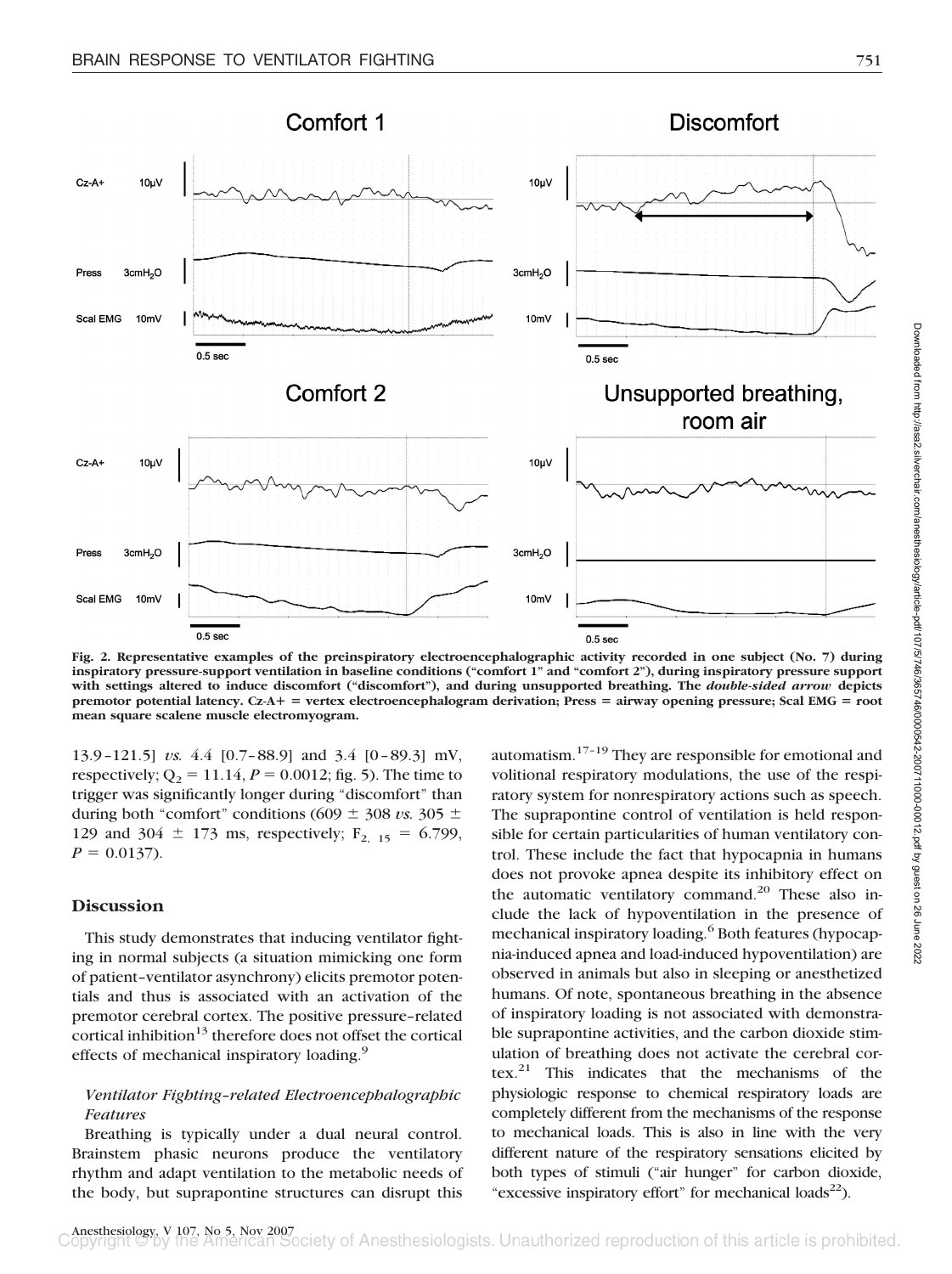

**Fig. 3. Ensemble averaging (data from all the subjects) of the inspiratory premotor activities recorded, under the "comfort 1," "discomfort," and "comfort 2" and "unsupported breathing" conditions. The** *double-sided arrow* **depicts the premotor potential** latency. Cz-A+ = vertex electroencephalogram derivation; Press = airway opening pressure; Scal EMG = root mean square scalene **muscle electromyogram.**

In our experiment, the electroencephalographic patterns under the "comfort" and the "unsupported" conditions were similar and did not exhibit any preinspiratory electroencephalographic activity. However, they slightly differed in that all of the electroencephalographic patterns during "comfort" supported breathing exhibited a postmotor potential, but did not during unsupported breathing. This discrepancy suggests that postmotor potentials correspond to reafferent potentials, $11$  an electrophysiologic phenomenon that is in line with relative cerebral blood flow increases in the inferolateral primary sensory cortex during passive pressuresupport noninvasive ventilation reported by Fink *et al.*<sup>7</sup> These observations indicate that connecting healthy subjects to a mechanical ventilator through a facemask and administering triggered inspiratory pressure support to them was not sufficient to elicit a response in the premotor or in the motor cortex. This was the case even though the experimental setup unavoidably attracted the attention of the subjects to their respiration. This is an important point because it argues against a contribution of attention to the occurrence of the premotor potentials. Indeed, the premotor cortical areas can be activated by the mere mental evocation of a task.<sup>23</sup> We did our best to minimize such a bias, by having the subjects watch a movie during the experiments. Nevertheless, we cannot completely rule out the presence of a cortical activity below the detection threshold of our technique in the "comfort" condition.

In contrast to the observations made in the "comfort" condition, experimentally inducing ventilator fighting (namely, making the subjects develop increased efforts in an attempt to get more support from the machine) consistently gave rise to premotor potentials. The link between the observed potentials and inspiration is ascertained by the very fact that it is inspiration itself that is used to trigger the electroencephalographic averaging process.<sup>11</sup> The occurrence of the potentials before inspiration rules out a somatosensory component. The use of needle electroencephalographic electrodes ensures a small recording volume and makes contamination by a far field potential unlikely. Of note, we used the scalene muscle electromyogram to define the onset of inspiration, because this muscle is activated phasically during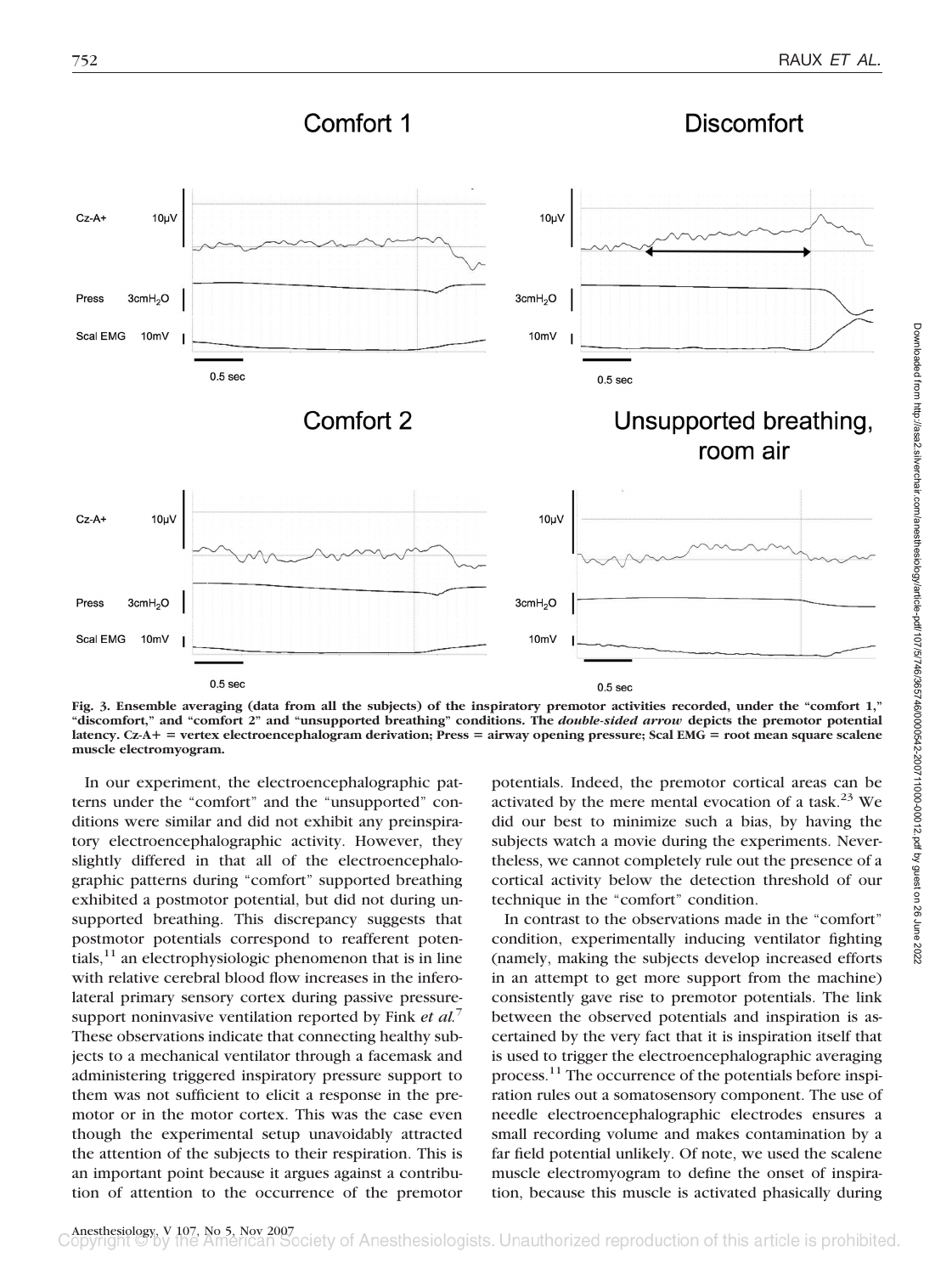





inspiration in many normal individuals $^{24}$  and recruited early in the presence of loads.<sup>25</sup> This choice was made because we have shown previously<sup>16</sup> that averaging the electromyographic signal recorded by surface electrodes in the neck is efficient to identify and quantify the activity of the scalene. In addition, defining inspiration mechanically from the ventilatory flow signal can be imprecise because of fluctuations in neuromechanical coupling (*e.g.*, in the presence of intrinsic positive end-expiratory pressure, a situation where flow reversal is typically much delayed relative to electromyographic activity).

The presence of premotor potentials in the "discomfort" condition suggests that cortical processes interfered with ventilatory drive, as previously described in healthy subjects spontaneously breathing against mechanical loads.9,26 The presence of motor potentials after the premotor ones in most of the subjects during "discomfort" further supports this contention. The significance of the premotor cortical activation that we evidenced remains to be discussed. It is not possible to know with certainty whether this activation is a simple witness of the patient–ventilator asynchrony or whether

it tells something about the mechanisms set in motion to compensate the inadequacy of the ventilatory support. We think that the latter is the most likely because of our previous observations<sup>9,26</sup> suggesting that the load-related activation of the premotor cortex facilitates the throughput of the bulbospinal respiratory circuit, and because awake humans do not hypoventilate in the presence of a mechanical load as opposed to animals or asleep or anesthetized humans. One way to prove that the activation of the premotor cortex in the presence of inspiratory loading or during ventilator fighting has a compensatory nature would be to inhibit this area in awake humans through repetitive transcranial magnetic stimulation and observe the occurrence of load induced hypoventilation. Of note, the lack of premotor potentials despite intense dyspnea during carbon dioxide stimulation<sup>9</sup> suggests that respiratory sensations and respiratory premotor potentials may be completely dissociated.

# *Relevance of the Model*

We have shown previously that an inspiratory resistance or an inspiratory threshold load can elicit cortical

**Fig. 5. Box plot representation of the time to trigger (delay between onset of scalene myoelectric activity and airway pressurization) and scalene muscle electromyogram root mean square. The** *boxes* **extend from the 25th to the 75th percentile of the distribution with indication of the median, whereas the** *ends of the lines* **show the highest and lowest values. \* Significant difference** *versus* **the "comfort" conditions.**

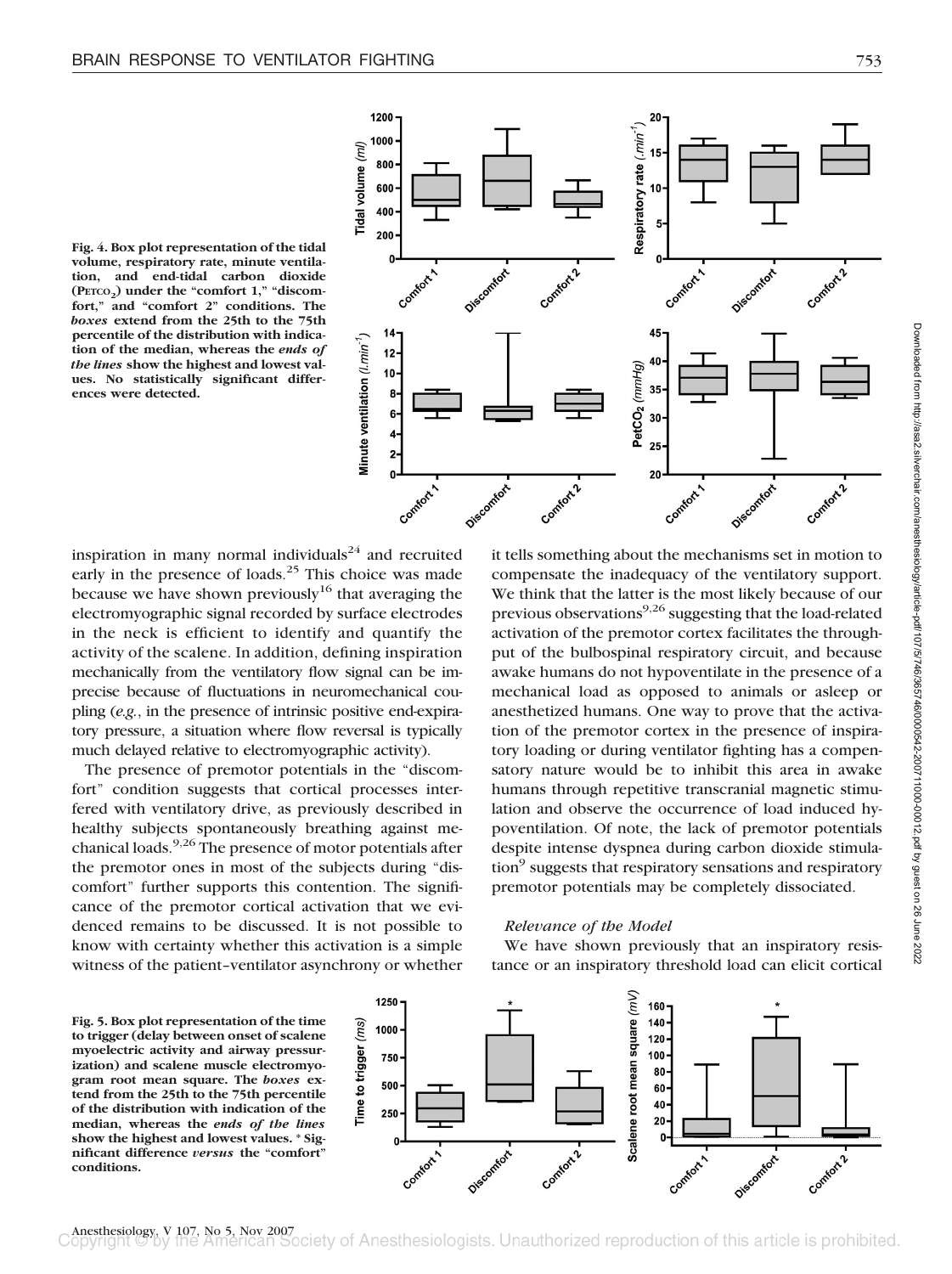premotor potentials.<sup>9</sup> It could be argued that the changes in ventilator settings that we performed to induce respiratory discomfort in our subjects merely constituted a particular type of inspiratory loading, and therefore that finding premotor potentials in this instance is not surprising. This would overlook the fact that the situation in which our subjects were placed was much more complex than during "pure" inspiratory loading for two types of reasons.

First, positive-pressure ventilation has marked nonchemical inhibitory effects on ventilatory drive in normal hu $mans<sup>27-32</sup>$  and interferes, also in an inhibitory manner, with the cortical control of breathing. Sharshar *et al.*, <sup>13</sup> studying the response of the diaphragm to transcranial magnetic ventilation in normal humans receiving noninvasive ventilation, have indeed shown a down-regulation of the corticospinal output to the diaphragm that was associated with changes at the cortical level.<sup>13</sup> Functional imaging studies showing increased cortical activities in the supplementary motor and premotor areas during volitional breathing and a lesser activation during mechanical ventilation go in the same direction.<sup>33</sup> These inhibitory effects could have interfered with the previously described excitatory effects of inspiratory loading on the premotor cortex $\mathcal{S}$  (indeed, in the "discomfort" condition, positive-pressure ventilation was maintained even though the level of assistance was diminished). Therefore, the presence of premotor potentials in response to an increased inspiratory load under mechanical ventilation was not straightforwardly foreseeable.

Second, during the index period of our experiments ("discomfort"), our subjects did not only have to face an increased inspiratory load (decreased triggering sensitivity, equivalent to a threshold loading). They were also deprived of any possibility to cope with the load by the reduction of the inspiratory slope and the decrease inspiratory pressure-support level that were simultaneously applied ("getting more air" to alleviate dyspnea during inspiratory threshold loading is possible if one develops inspiratory pressures above the threshold, which was not allowed here). Preparatory experiments showed that only such a combination was able to elicit significant respiratory discomfort in our setting, but this combination of factors has the advantage to make our model closer to what occurs during ventilator asynchrony in patients than the mere application of a load. On the negative side, we cannot evaluate the effects of the three types of changes separately. However, we do acknowledge that our model is an imperfect representation of the patient–ventilator asynchrony that is encountered in intensive care patients. In these cases, the external load imposed by the inadequate ventilator settings comes in addition to intrinsic mechanical abnormalities and a reduced neuromechanical reserve. In addition, our model does not account for all types of asynchronies,<sup>2</sup> *e.g.*, cycling transition abnormalities.

## *Significance and Perspectives*

We consider this study as the first proof of a concept that will have to be further investigated in more realistic settings. Indeed, we are aware that our results cannot be extrapolated to patients directly. One reason for that is that there is an immense gap between awake healthy subjects receiving mechanical ventilation through a facemask and sedated intubated patients (but many intubated patients are not sedated, *e.g.*, during the postanesthetic recovery period or during ventilator weaning, and mechanical ventilation is increasingly often administered in intensive care units through a facemask and without sedation<sup>5</sup>).

The corroboration of our results in mechanically ventilated patients could be of clinical significance, as follows. Sleep is characterized by a loss in cortical connectivity that functionally separates the premotor area from the rest of the brain.<sup>34</sup> If mechanically ventilated patients rely on the activation of the premotor cortex to defend ventilation in the presence of an increased inspiratory loading, an inadequate support from the ventilator, a reduction of their neuromuscular performance, or any other factor or combination of factors, then a reduced wakefulness of whatever cause would be expected to be deleterious for gas exchanges. This would have a major importance in the context of general anesthesia, particularly during the recovery period and above all when ventilatory modes such as inspiratory pressure support are used. The efficacy of ventilatory assistance would then depend critically on patient–ventilator synchrony. Symmetrically, patient–ventilator asynchrony would be a putative cause of the sleep disruptions that are common in mechanically ventilated patients but incompletely explained by noise or patient care activities.<sup>35</sup>

In conclusion, we submit that it is worth investigating whether premotor potentials in mechanically ventilated patients could provide a central index of patient–ventilator asynchronies and whether this index is more sensitive than conventional ones. This would depend on the full automation of the electroencephalographic signal processing, which should be easy to achieve.

## **References**

1. Carlucci A, Richard JC, Wysocki M, Lepage E, Brochard L: Noninvasive *versus* conventional mechanical ventilation: An epidemiologic survey. Am J Respir Crit Care Med 2001; 163:874–80

2. Nilsestuen JO, Hargett KD: Using ventilator graphics to identify patientventilator asynchrony. Respir Care 2005; 50:202–34

3. Leung P, Jubran A, Tobin MJ: Comparison of assisted ventilator modes on triggering, patient effort, and dyspnea. Am J Respir Crit Care Med 1997; 155: 1940–8

4. Manning HL, Molinary EJ, Leiter JC: Effect of inspiratory flow rate on respiratory sensation and pattern of breathing. Am J Respir Crit Care Med 1995; 151:751–7

5. Demoule A, Girou E, Richard JC, Taille S, Brochard L: Increased use of noninvasive ventilation in French intensive care units. Intensive Care Med 2006; 32:1747–55

6. Younes M: Mechanisms of respiratory load compensation, Regulation of Breathing. Edited by Dempsey JA, Pack AI. Philadelphia, Marcel Dekker, 1995, pp 867–922

Downloaded from http://asaZ.silverchair.com/anesthesiology/article-pdt/107/5/746/365746/0000542-200711000-00012.pdf by guest on 26 June 2022 Downloaded from http://asa2.silverchair.com/anesthesiology/article-pdf/107/5/746/365746/0000542-200711000-00012.pdf by guest on 26 June 2022